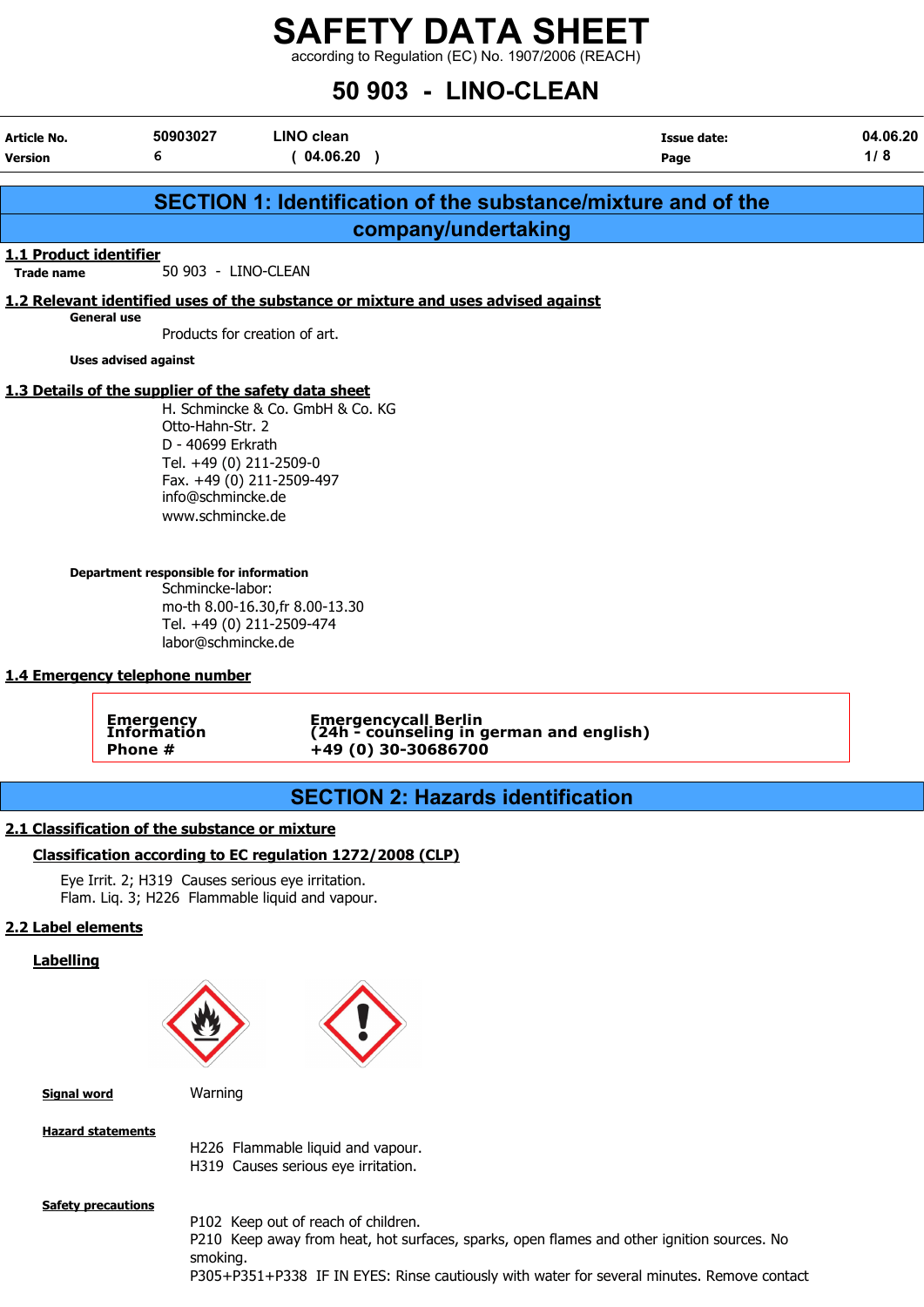according to Regulation (EC) No. 1907/2006 (REACH)

## 50 903 - LINO-CLEAN

| Article No.    | 50903027 | ∟INO clean | Issue date: | 04.06.20  |
|----------------|----------|------------|-------------|-----------|
| <b>Version</b> |          | 04.06.20   | Page        | <b>01</b> |

lenses, if present and easy to do. Continue rinsing.

Text for labelling (CLP)

## 2.3 Other hazards

SECTION 3: Composition / information on ingredients

### 3.1 Substances

Chemical characterisation

Water Alcohol non-ionic surfactants CAS-Number EINECS / ELINCS / NLP EU index number REACH registration No. Hazchem-Code CI-Number

## 3.2 Mixtures

Substance 1

ethanol: 30 < 50 % CAS: 64-17-5 REACH: 01-2119457610-43-XXXX

Eye Irrit. 2; H319 / Flam. Liq. 2; H225

#### Additional information

Regulation (EC) No. 648/2004 (Detergents regulation) 5 < 15 % non-ionic surfactants

## SECTION 4: First aid measures

### 4.1 Description of first aid measures

#### General information

If you feel unwell, seek medical advice (show the label where possible).

#### In case of inhalation

Provide fresh air.

Seek medical attention if problems persist.

#### In case of skin contact

Remove residues with soap and water.

In case of skin irritation, consult a physician.

#### After eye contact

If product gets into the eye, keep eyelid open and rinse immediately with large quantities of water, for at least 10 - 15 minutes.

Seek medical attention if irritation persists.

#### After swallowing

Rinse mouth with water. Seek medical treatment in case of troubles.

## 4.2 Most important symptoms and effects, both acute and delayed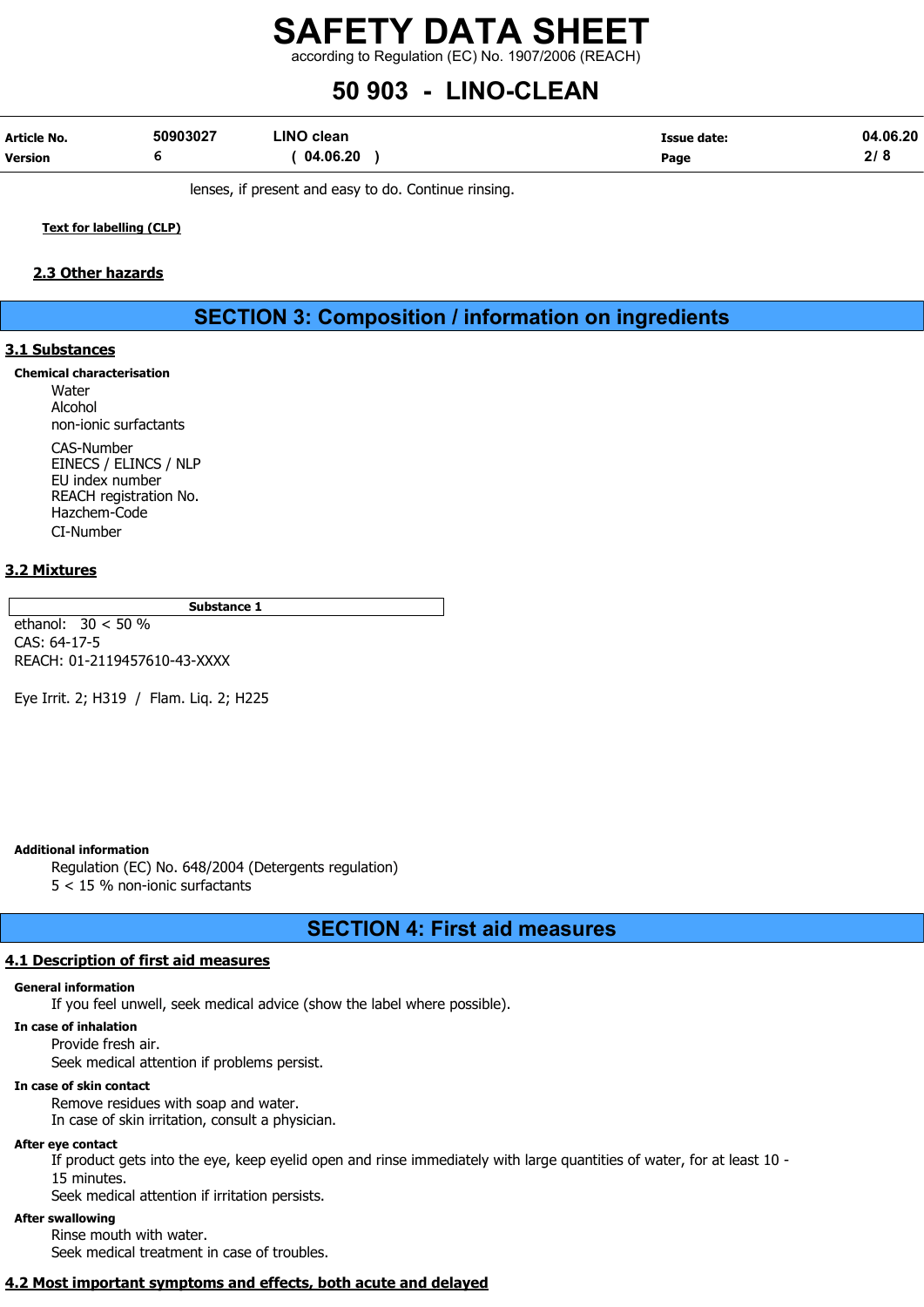according to Regulation (EC) No. 1907/2006 (REACH)

## 50 903 - LINO-CLEAN

| Article No.    | 50903027 | LINO clean | <b>Issue date:</b> | 04.06.20 |
|----------------|----------|------------|--------------------|----------|
| <b>Version</b> |          | 04.06.20   | Page               |          |

No data available

## 4.3 Indication of any immediate medical attention and special treatment needed

## SECTION 5: Firefighting measures

## 5.1 Extinguishing media

#### Suitable extinguishing media

Co-ordinate fire-fighting measures to the fire surroundings.

Extinguishing media which must not be used for safety reasons

strong water jet

### 5.2 Special hazards arising from the substance or mixture

In case of fire may be liberated: Carbon monoxide and carbon dioxide

## 5.3 Advice for firefighters

Special protective equipment for firefighters

Use appropriate respiratory protection.

#### Additional information

## SECTION 6: Accidental release measures

## 6.1 Personal precautions, protective equipment and emergency procedures

Avoid contact with skin, eyes, and clothing.

#### 6.2 environmental precautions

Discharge into the environment must be avoided.

## 6.3 Methods and material for containment and cleaning up

Methods for cleaning up

Collect spilled material using paper towels and dispose.

#### Additional information

## 6.4 Reference to other sections

Dispose of waste according to applicable legislation.

## SECTION 7: Handling and storage

## 7.1 Precautions for safe handling

#### Advices on safe handling

Handle in accordance with good industrial hygiene and safety practice.

## Precautions against fire and explosion

No special measures are required.

## 7.2 Conditions for safe storage, including any incompatibilities

## Requirements for storerooms and containers

Store in a well-ventilated place. Keep container tightly closed. Keep away from sources of ignition and heat.

## Hints on joint storage

Storage class Further details

Protect from frost and exposure to sun.

## 7.3 Specific end use(s)

## SECTION 8: Exposure controls/personal protection

## 8.1 Control parameters

64-17-5 ethanol

| DEU WEL |     | .<br>$\wedge$ $\wedge$<br><b>LUU, UUU</b> | <b>The State</b> |                                                                   |
|---------|-----|-------------------------------------------|------------------|-------------------------------------------------------------------|
| DEU     | WEL | 200<br>.<br>JOV, VVV   IIIY/III           | $\mathbf{m}$     | $\sqrt{1-x}$<br>DOD.<br>$\cdot$ .<br>2(11);<br><b>DULI</b><br>. . |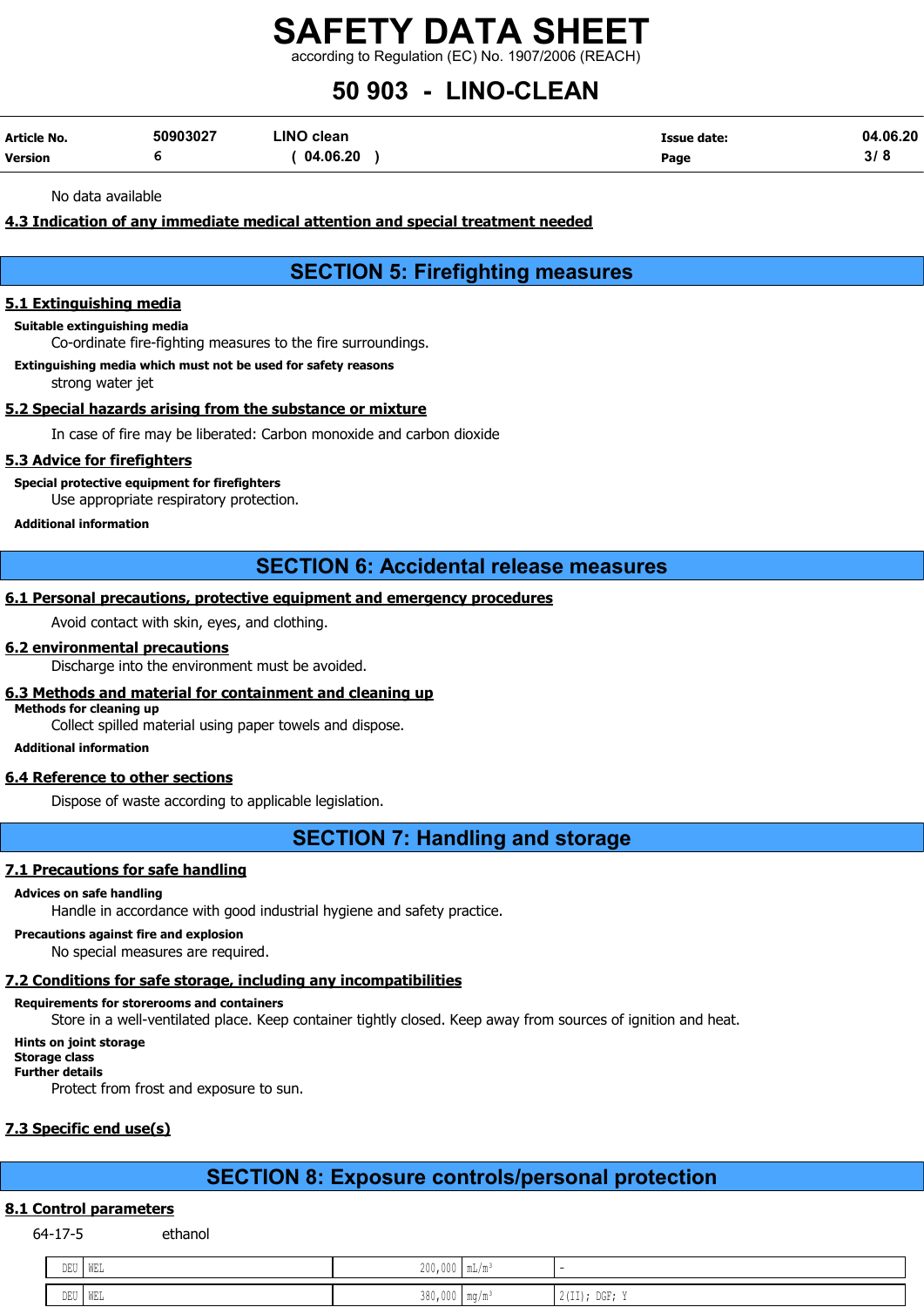according to Regulation (EC) No. 1907/2006 (REACH)

## 50 903 - LINO-CLEAN

| Article No.<br><b>Version</b> |  | 50903027     | LINO clean<br>04.06.20 |                 | <b>Issue date:</b><br>Page | 04.06.20<br>4/8 |
|-------------------------------|--|--------------|------------------------|-----------------|----------------------------|-----------------|
|                               |  | USA PEL (US) |                        | $1.000,000$ ppm | 8h<br>(long term)          |                 |

| UOA I LET | .<br>. vu                        | $\pm$ . $\vee \vee \vee \vee \vee \vee$                              | <b>I</b> PAI<br>. .     | I OII TTOIIN<br>.<br>ااالمليانا |
|-----------|----------------------------------|----------------------------------------------------------------------|-------------------------|---------------------------------|
|           |                                  |                                                                      |                         |                                 |
| USA       | -- -<br>$- -$<br>--<br>.<br>. vu | $\sim$ $\sim$ $\sim$<br>$\perp$ . $\cup$ $\cup$ $\vee$ $\vee$ $\vee$ | <b>MA CH</b><br>1114711 | 8h (long<br>† ≙ rr<br>الملقانات |
|           |                                  |                                                                      |                         |                                 |

## 8.2 Exposure controls

## Occupational exposure controls

#### Respiratory protection

With correct and proper use, and under normal conditions, breathing protection is not required. Respiratory protection must be worn whenever the WEL levels have been exceeded. Combination filtering device (EN 14387) Use filter type A (= against vapours of organic substances)

#### Hand protection

Qualified materials: Butyl caoutchouc (butyl rubber)

Layer thickness  $> 0.5$  mm

Breakthrough time > 480 min

Butoflex 650 - MAPA GmbH, Industriestraße 21- 25, D-27404 Zeven, Internet: www.mapa-pro.de

All information was derived in accordance with EU directive 89/686/EWG and the resultant EN 374 in cooperation with MAPA GmbH. This recommendation applies exclusively to the product and use named in Section 1. In the event of commingling or deviating conditions, contact the suppliers of CE-approved gloves.

## Eye protection

Goggles

Body protection

Wear suitable protective clothing.

General protection and hygiene measures Handle in accordance with good industrial hygiene and safety practice. Wash hands thoroughly after handling.

## SECTION 9: Physical and chemical properties

## 9.1 information on basic physical and chemical properties

| <b>Form</b>  | liauid            |
|--------------|-------------------|
| Colour       | colourless, clear |
| <b>Odour</b> | weak alcoholic    |

| Initial boiling point and              | min<br>100 °C | max<br>100 °C |       |
|----------------------------------------|---------------|---------------|-------|
|                                        |               |               |       |
| boiling range                          |               |               |       |
| <b>Melting point/freezing point</b>    |               |               |       |
| Flash point/flash point range          | 24 °C         | 26 °C         |       |
| <b>Flammability</b>                    |               |               |       |
| <b>Ignition temperature</b>            |               |               |       |
| <b>Auto-ignition temperature</b>       |               |               |       |
| <b>Explosion limits</b>                | 3,5           | 15 Vol%       |       |
| <b>Refraction index</b>                |               |               |       |
| <b>PH</b> value                        |               |               |       |
| <b>Viscosity</b>                       |               |               |       |
| <b>Viscosity</b>                       |               |               |       |
| Vapour pressure                        |               |               |       |
| <b>Density</b>                         |               | $0,93$ g/ml   | 20 °C |
| Partition coefficient: n-octanol/water |               |               |       |

Danger of explosion

## 9.2 Other information

## SECTION 10: Stability and reactivity

## 10.1 Reactivity

Product is stable under normal storage conditions.

## 10.2 Chemical stability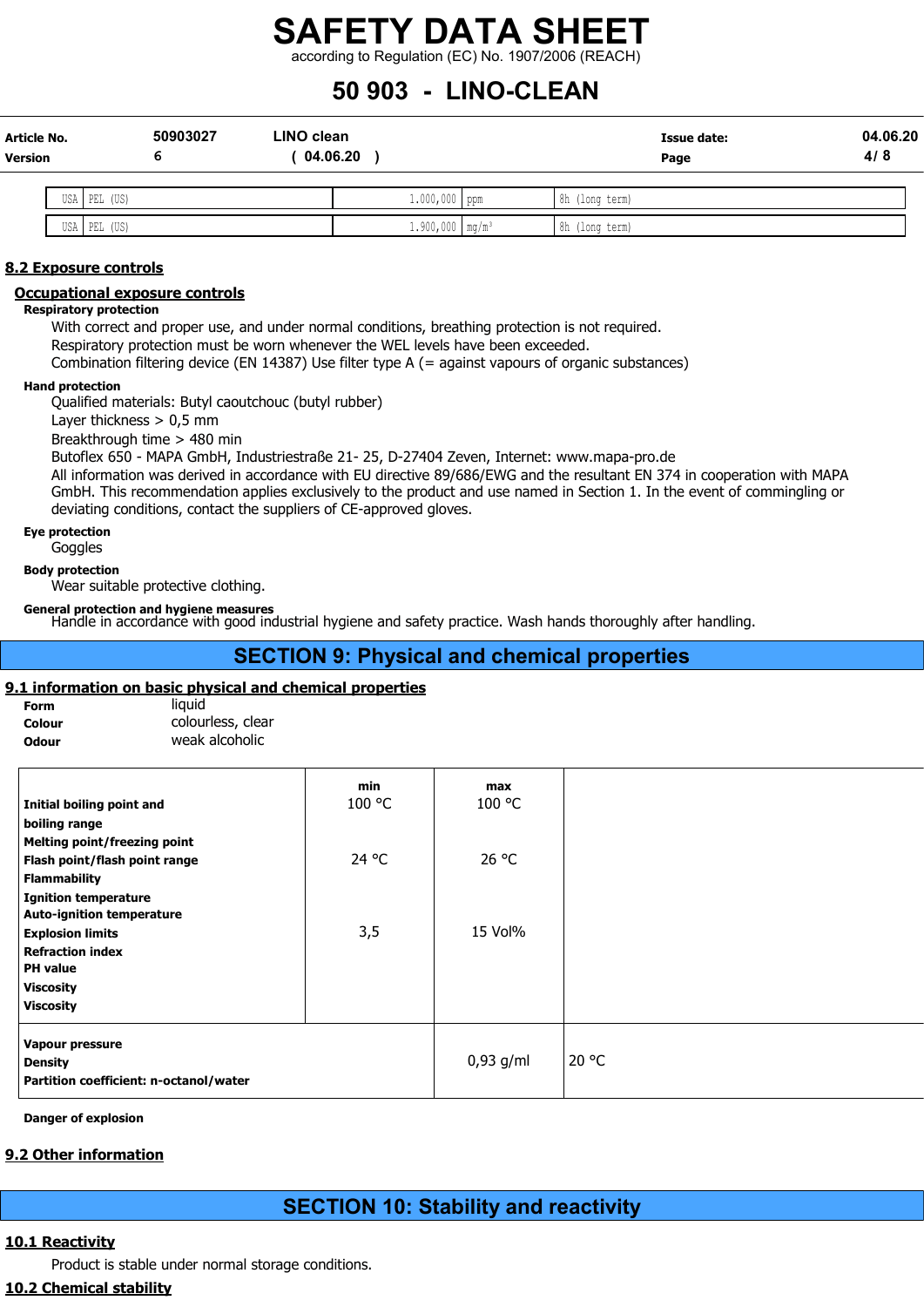according to Regulation (EC) No. 1907/2006 (REACH)

## 50 903 - LINO-CLEAN

| <b>Article No.</b> | 50903027 | ∟INO clean | <b>Issue date:</b> | 04.06.20 |
|--------------------|----------|------------|--------------------|----------|
| <b>Version</b>     |          | 04.06.20   | Page               |          |

### 10.3 Possibility of hazardous reactions

10.4 Conditions to avoid

Protect from frost and exposure to sun.

## 10.5 Incompatible materials

### 10.6 Hazardous decomposition products

Hazardous vapours may form during fires.

## SECTION 11: Toxicological information

## 11.1 Information on toxicological effects

### Toxicological tests

64-17-5 ethanol

| oral       | LD50 | Rat    | 10470,00000 | mg/kg        |      |
|------------|------|--------|-------------|--------------|------|
| inhalative | LC50 | Rat    | 38,00000    | ma/L         | (4h) |
| inhalative | LC50 | Mouse  | 20,00000    | $\text{max}$ | (4h) |
| dermal     | LD50 | Rabbit | 2000,00000  | mq/kg        |      |

#### Acute toxicity

No data available

In case of inhalation

No data available

After swallowing

No data available

In case of skin contact

No data available

After eye contact

No data available

## Practical experience

## General remarks

## SECTION 12: Ecological information

### 12.1 Toxicity

#### Ecotoxicological effects

64-17-5 ethanol

| LC50 | Leuciscus idus                 | 8140,00000  | mq/<br>÷        | 48h  |
|------|--------------------------------|-------------|-----------------|------|
| EC50 | Chlorella vulgaris<br>VULUULLU | 275,00000   | ma/L            | '72h |
| EC50 | Daphnia magna                  | 10000,00000 | mq/<br><b>+</b> | 48h  |

#### Aquatic toxicity

No data available Water Hazard Class 2 WGK catalog number General information

#### 12.2 Persistence and degradability

Further details Product is partially biodegradable. Oxygen demand

## 12.3 Bioaccumulative potential

Bioconcentration factor (BCF) Partition coefficient: n-octanol/water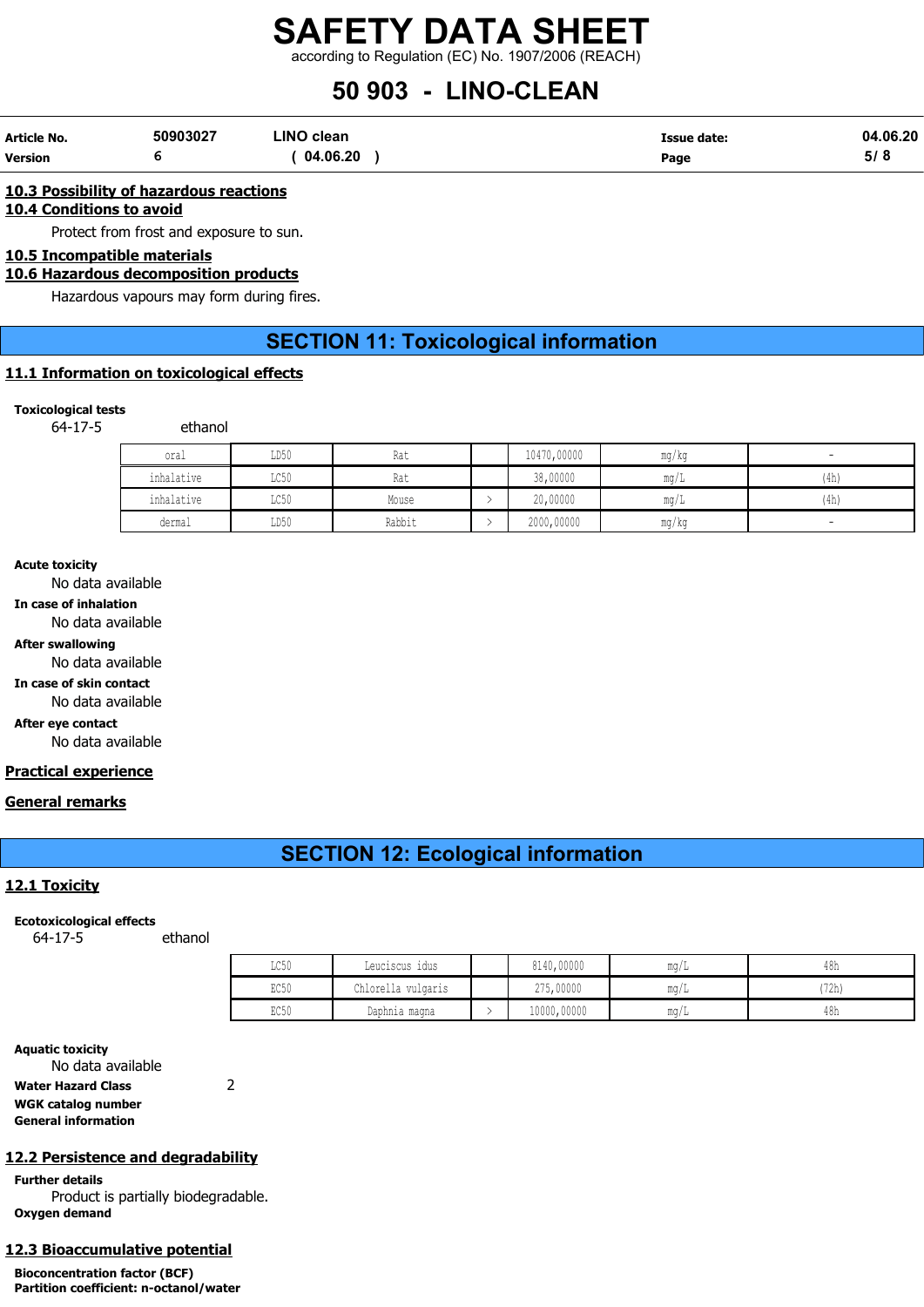according to Regulation (EC) No. 1907/2006 (REACH)

## 50 903 - LINO-CLEAN

| Article No.    | 50903027 | LINO clean | <b>Issue date:</b> | 04.06.20 |
|----------------|----------|------------|--------------------|----------|
| <b>Version</b> |          | 04.06.20   | Page               | 6/8      |

## 12.4 Mobility in soil

No data available

## 12.5 Results of PBT and vPvB assessment

No data available

## 12.6 Other adverse effects

General information

## SECTION 13: Disposal considerations

## 13.1 Waste treatment methods

## **Product**

## Waste key number

080112 080111\* waste paint and varnish containing organic solvents or other dangerous substances Recommendation

## Contaminated packaging

Waste key number Recommendation

Non-contaminated packages may be recycled. Handle contaminated packages in the same way as the substance itself.

## Additional information

## SECTION 14: Transport information

## 14.1 UN number

1170

## 14.2 UN proper shipping name

ADR, ADN ETHANOL SOLUTION (ETHYL ALCOHOL SOLUTION) IMDG, IATA ETHANOL SOLUTION

## 14.3 Transport hazard class(es)

| ADR, ADN    | 3 |
|-------------|---|
| <b>IMDG</b> | 3 |
| IATA        | 3 |

## 14.4 Packing group

III

## 14.5 Environmental hazards

| <b>Marine Pollutant - IMDG</b>                    | Nο                         |
|---------------------------------------------------|----------------------------|
| <b>14.6 Special precautions for user</b>          |                            |
| Land transport (ADR/RID)                          |                            |
| Code: ADR/RID                                     | F <sub>1</sub>             |
| <b>Kemmler-number</b>                             | 30                         |
| <b>Hazard label ADR</b>                           | 3                          |
| Limited quantities                                | 5L                         |
| <b>Contaminated packaging: Instructions</b>       | P001 - IBC03 - LP01 - R001 |
| <b>Contaminated packaging: Special provisions</b> |                            |
| Special provisions for packing together           | MP19                       |
| <b>Portable tanks: Instructions</b>               | T2                         |
| <b>Portable tanks: Special provisions</b>         | TP1                        |
| <b>Tank coding</b>                                | LGBF                       |
| <b>Tunnel restriction</b>                         | D/E                        |
| <b>Remarks</b>                                    |                            |
| EQ                                                | E1                         |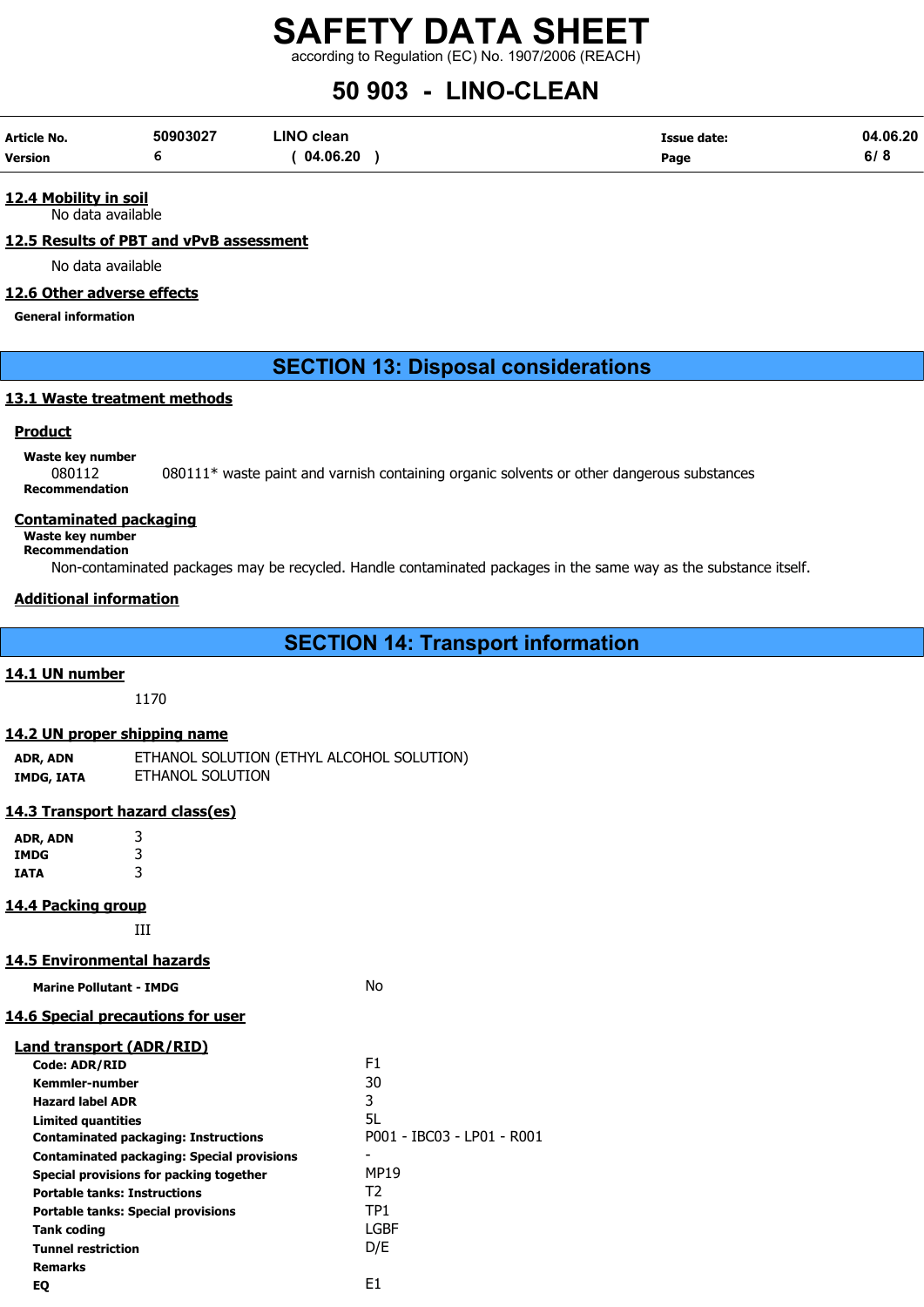according to Regulation (EC) No. 1907/2006 (REACH)

## 50 903 - LINO-CLEAN

| Article No.<br>Version                                                                                                                                                                                                                                                                    | 50903027<br>6                                                                                                                                   | LINO clean<br>(04.06.20) |                                                                                                                                         | <b>Issue date:</b><br>Page | 04.06.20<br>7/8 |
|-------------------------------------------------------------------------------------------------------------------------------------------------------------------------------------------------------------------------------------------------------------------------------------------|-------------------------------------------------------------------------------------------------------------------------------------------------|--------------------------|-----------------------------------------------------------------------------------------------------------------------------------------|----------------------------|-----------------|
| <b>Special provisions</b>                                                                                                                                                                                                                                                                 |                                                                                                                                                 |                          | $144 - 601$                                                                                                                             |                            |                 |
| Sea transport (IMDG)                                                                                                                                                                                                                                                                      |                                                                                                                                                 |                          |                                                                                                                                         |                            |                 |
| <b>EmS</b><br><b>Special provisions</b><br><b>Limited quantities</b><br><b>IBC: Instructions</b><br><b>IBC: Provisions</b><br><b>Tank instructions IMO</b><br><b>Tank instructions UN</b><br><b>Stowage and segregation</b><br><b>Properties and observations</b><br><b>Remarks</b><br>EQ | <b>Contaminated packaging: Instructions</b><br><b>Contaminated packaging: Special provisions</b><br><b>Tank instructions Special provisions</b> |                          | $F-E$ , S-D<br>$144 - 223$<br>5L<br>P001 - LP01<br>IBC03<br>$\sim$<br>T <sub>2</sub><br>TP <sub>1</sub><br>category A<br>E <sub>1</sub> |                            |                 |
| Air transport (IATA-DGR)<br><b>Hazard</b><br>Passenger<br>Passenger LQ<br>Cargo<br><b>ERG</b><br><b>Remarks</b><br>EQ<br><b>Special Provisioning</b>                                                                                                                                      |                                                                                                                                                 |                          | Flammable Liquid<br>355 (60L)<br>Y344 (10L)<br>366 (220L)<br>3L<br>E1<br>A58 - A180                                                     |                            |                 |

## 14.7 Transport in bulk according to Annex II of MARPOL 73/78 and the IBC Code

No data available

## SECTION 15: Regulatory information

## 15.1 Safety, health and environmental regulations/legislation specific for the substance or mixture

## National regulations

#### **Europe**

Contents of VOC [%] Contents of VOC  $[q/L]$ Further regulations, limitations and legal requirements

#### **Germany**

Storage class Water Hazard Class 2 WGK catalog number Incident regulation Information on working limitations Further regulations, limitations and legal requirements

## Denmark

Further regulations, limitations and legal requirements

## **Hungary**

Further regulations, limitations and legal requirements

## Great Britain